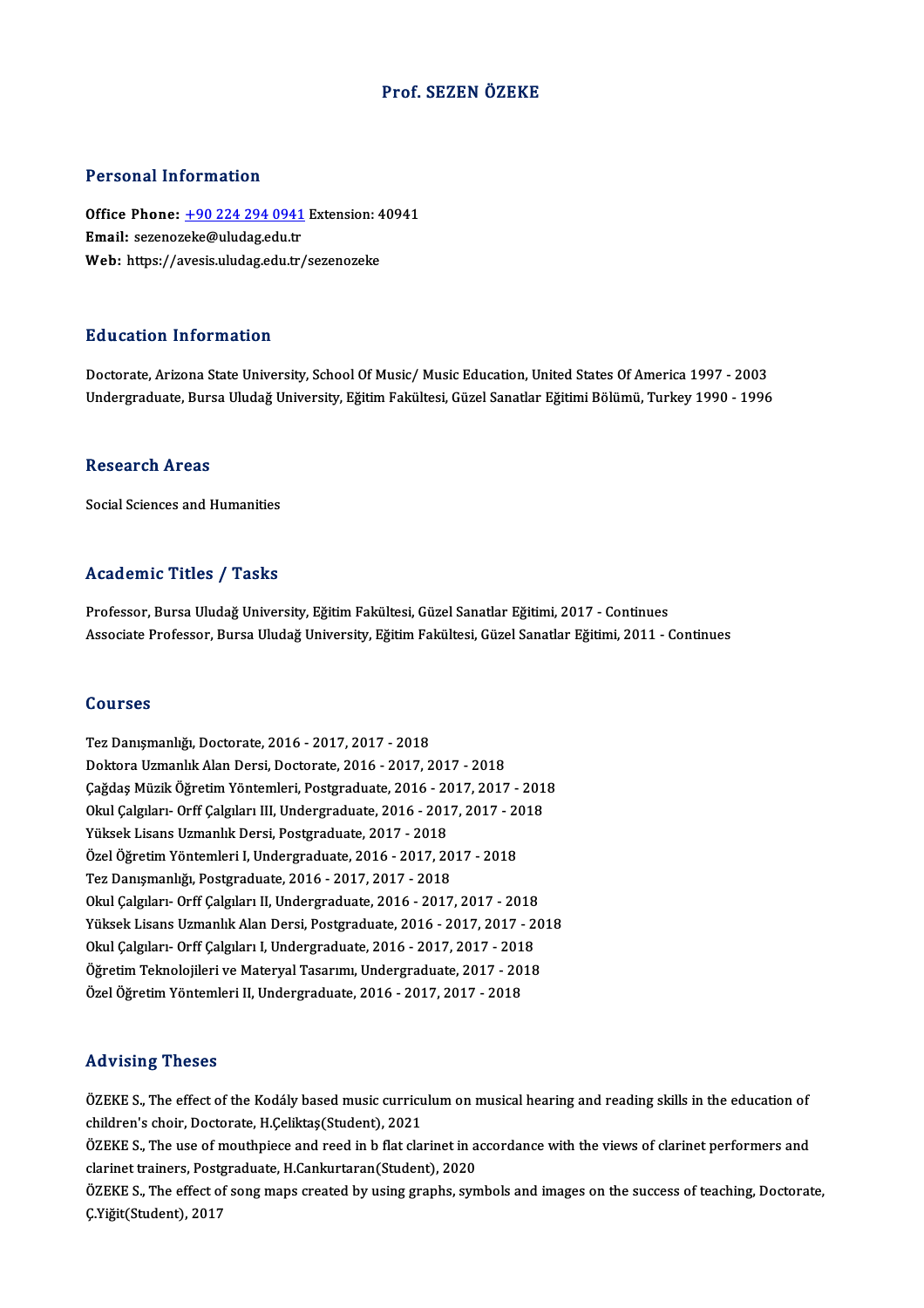ÖZEKE S., The evaluation of Turkish school music in accordance with the opinions of composers, Postgraduate,<br>H.Colilttes(Student), 2012 ÖZEKE S., The evaluation o<br>H.Çeliktaş(Student), 2013<br>ÖZEKE S., The comporison ÖZEKE S., The evaluation of Turkish school music in accordance with the opinions of composers, Postgraduate,<br>H.Çeliktaş(Student), 2013<br>ÖZEKE S., The comparison of flute education in undergraduate studies in Turkey and in t

H.Çeliktaş(Student), 2013<br>ÖZEKE S., The comparison of flute education in undergraduate studies in Turkey and in the United States of America,<br>Postgraduate, Z.Ezgi(Student), 2010 ÖZEKE S., The comparison of flute education in undergraduate studies in Turkey and in the United States of Amer<br>Postgraduate, Z.Ezgi(Student), 2010<br>ÖZEKE S., Evaluation of the 8th grade elementary school students' opinions

Postgraduate, Z.Ezgi(Student), 2010<br>ÖZEKE S., Evaluation of the 8th grade elementar<br>variables, Postgraduate, A.Kaya(Student), 2010

# variables, Postgraduate, A.Kaya(Student), 2010<br>Articles Published in Journals That Entered SCI, SSCI and AHCI Indexes

rticles Published in Journals That Entered SCI, SSCI and AHCI Indexes<br>I. The Effect of Song Maps Created by Using Graphs, Symbols and Images on The Success of Teaching<br>Vičing OZEKES THE Effect of So.<br>The Effect of So.<br>YİĞİT Ç., ÖZEKE S.<br>ECITIM VE BILIM The Effect of Song Maps Created by Using Graphs, Symbols and Images on The Success of Te:<br>YİĞİT Ç., ÖZEKE S.<br>EGITIM VE BILIM-EDUCATION AND SCIENCE, vol.45, no.202, pp.345-362, 2020 (Journal Indexed in SSCI) EGITIM VE BILIM-EDUCATION AND SCIENCE, vol.45, no.202, pp.345-362, 2020 (Journal Indexed in SSCI)<br>Articles Published in Other Journals

- rticles Published in Other Journals<br>I. Müzik öğretmenliği lisans düzeyi öğrencilerinin dikte stratejileri<br>CELİKTASH ÖZEKES Müzik öğretmenliği<br>Müzik öğretmenliği l<br>ÇELİKTAŞ H., ÖZEKE S.<br>Turkish Studies vol 14 Müzik öğretmenliği lisans düzeyi öğrencilerinin dikte stratejileri<br>ÇELİKTAŞ H., ÖZEKE S.<br>Turkish Studies, vol.14, no.5, pp.2255-2273, 2019 (Refereed Journals of Other Institutions)<br>An Evaluation of Educational Music in Tur CELIKTAS H., ÖZEKE S.<br>Turkish Studies, vol.14, no.5, pp.2255-2273, 2019 (Refereed Journals of Other Institution<br>II. An Evaluation of Educational Music in Turkey Based on Composers' Opinions<br>CELIKTAS H. ÖZEKE S.
- Turkish Studies, vol.14,<br>An Evaluation of Edu<br>CELİKTAŞ H., ÖZEKE S.<br>Journal of Education at An Evaluation of Educational Music in Turkey Based on Composers' Opinions<br>CELİKTAŞ H., ÖZEKE S.<br>Journal of Education and Learning, vol.8, no.5, pp.106-124, 2019 (Refereed Journals of Other Institutions)<br>An evernale of earl

CELIKTAŞ H., ÖZEKE S.<br>Journal of Education and Learning, vol.8, no.5, pp.106-124, 2019 (Refereed Journals of Other Institutions)<br>III. An example of early childhood music education model and its effects on child development Journal of Education and Learning, vol.8, no.5, pp.106-124, 2019 (Refereed Journals of Other Institutions)<br>An example of early childhood music education model and its effects on child development: Music<br>Together® programpB An example of early childho<br>Together® programpBir erk<br>Together® programı örneği<br>özrvr s Together® programpBir erken çocukluk müzik eğitim modeli ve çocuk gelişimine etkileri: Music<br>Together® programı örneği<br>ÖZEKE S.

Journal of Human Sciences, vol.14, no.2, pp.1035, 2017 (Refereed Journals of Other Institutions)

ÖZEKE S.<br>Journal of Human Sciences, vol.14, no.2, pp.1035, 2017 (Refereed Journals of Other Institut<br>IV. Essential Skills for 21st Century Teachers in Turkey Uludag University Example<br>RALTACLOÖKTALAY S. ÖZEKE S Journal of Human Sciences, vol.14<br>Essential Skills for 21st Centu<br>BALTACI GÖKTALAY Ş., ÖZEKE S.<br>E Pedegegium vol.11, no.2, nn.10 Essential Skills for 21st Century Teachers in Turkey Uludag University Examp<br>BALTACI GÖKTALAY Ş., ÖZEKE S.<br>E-Pedagogium, vol.11, no.2, pp.100-110, 2015 (Refereed Journals of Other Institutions)<br>USING MUSIC AND MUSICAL ACTI

BALTACI GÖKTALAY Ş., ÖZEKE S.<br>E-Pedagogium, vol.11, no.2, pp.100-110, 2015 (Refereed Journals of Other Institutions)<br>V. USING MUSIC AND MUSICAL ACTIVITIES IN SPECIAL EDUCATION DEVELOPMENTS IN TURKEY<br>ÖZEVE KOCARAS E. ÖZEVE E-Pedagogium, vol.11, no.2, p<br>**USING MUSIC AND MUSICA<br>ÖZEKE KOCABAŞ E., ÖZEKE S.**<br>International enline jeurnal e USING MUSIC AND MUSICAL ACTIVITIES IN SPECIAL EDUCATION DEVELOPMENTS IN TURKEY<br>ÖZEKE KOCABAŞ E., ÖZEKE S.<br>International online journal of primary education, vol.1, no.1, 2012 (Refereed Journals of Other Institutions)<br>Kodal

ÖZEKE KOCABAŞ E., ÖZEKE S.<br>International online journal of primary education, vol.1, no.1, 2012 (Refereed Journals of<br>VI. Kodaly Yöntemi ve İlköğretim Müzik Derslerinde Kodaly Yöntemi Uygulamaları<br>ÖZEKE S Internation<br>Kodaly<br>ÖZEKE S.<br>Uluda<del>č</del> Ü VI. Kodaly Yöntemi ve İlköğretim Müzik Derslerinde Kodaly Yöntemi Uygulamaları<br>ÖZEKE S.<br>Uludağ Üniversitesi Eğitim Fakültesi Dergisi, vol.20, no.1, pp.111-119, 2007 (Other Refereed National Journals)

# oludag oniversitesi Egium Fakultesi Dergisi, vol.20, no.1, pp.111-119, 2007<br>Refereed Congress / Symposium Publications in Proceedings

- **Example Example Symposium Public Service of the European TeacherS**<br>I. The Voice of the European TeacherS I. The Voice of the European TeacherS<br>ÖZEKE S., SUNGURTEKİN Ş., BİLGİN A., OKSAL A., BALTACI GÖKTALAY Ş. The Voice of the European TeacherS<br>ÖZEKE S., SUNGURTEKİN Ş., BİLGİN A., OKSAL A., BALTACI GÖKTALAY Ş.<br>Uludağ Üniversitesi Bilgilendirme ve Ar-Ge Günleri, Turkey, 12 November 2013 - 13 November 2103<br>Traditional Turkish Musi ÖZEKE S., SUNGURTEKİN Ş., BİLGİN A., C<br>Uludağ Üniversitesi Bilgilendirme ve Ar-<br>II. Traditional Turkish Music Therapy<br>ÖZEKE S
- Uludağ Ü<br>**Traditio**<br>ÖZEKE S.<br>ASIA BAC Traditional Turkish Music Therapy<br>ÖZEKE S.<br>ASIA PACIFIC MUSIC THERAPY CONFERENCE, Pekin, China, 18 - 22 September 2019<br>Kodely müzik podegejisi: Türk müzik eğitiminde kullanımıne vönelik öneril ÖZEKE S.<br>ASIA PACIFIC MUSIC THERAPY CONFERENCE, Pekin, China, 18 - 22 September 2019<br>III. Kodaly müzik pedagojisi: Türk müzik eğitiminde kullanımına yönelik öneriler
- ASIA PACIFIC MUSIC TI<br>**Kodaly müzik pedag**<br>ÖZEKE S., ÇELİKTAŞ H.<br>Hassitana Üniversitesi ÖZEKE S., ÇELİKTAŞ H.

Hacettepe Üniversitesi Ankara Devlet Konservatuvarı 83. Kuruluş Yıldönümü Etkinlikleri, Ankara, Turkey, 08 May<br>2019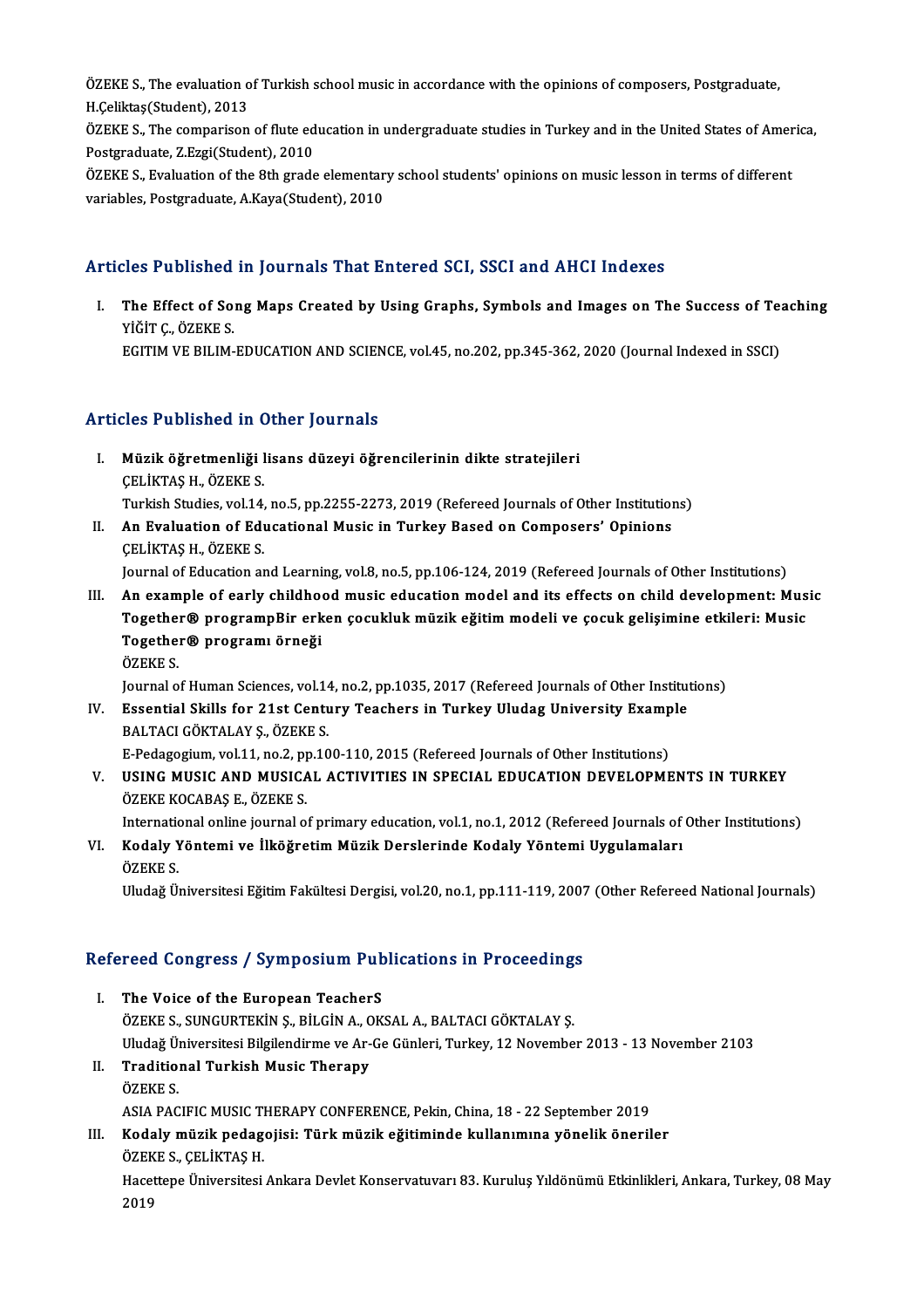| IV.    | ONE-Two / ONE-Two-Three, CAN you COUNT with me?: An Approach to Teach Irregular Meters<br>ÖZEKE S.                                                            |
|--------|---------------------------------------------------------------------------------------------------------------------------------------------------------------|
|        | 33rd World Conference of the International Society for Music Education, ISME 2018, Baku, Azerbaijan, 15 - 20 July<br>2018                                     |
| V.     | Pedagogical Content Skill Knowledge: Connecting a Global Music Teacher Educator Community<br>Chandler K., Kwan E., Liu J., Mogane K. L., ÖZEKE S., Zdinski S. |
|        | Music in Schools and Teacher Education, Prag, Czech Republic, 8 - 12 July 2018                                                                                |
| VI.    | A thematic review of the studies of music teacher competences in Turkey<br>Çeliktaş H., Engür D., Özeke S.                                                    |
|        | 26th European Association for Music in Schools, Jelgava, Latvia, 14 - 17 March 2018                                                                           |
| VII.   | The Effect of 'xxSong Maps'xx on the Success of Learning School Songs<br>YİĞİT Ç., ÖZEKE S.                                                                   |
|        | EAS CONFERENCE 2018, 14 - 17 March 2018                                                                                                                       |
| VIII.  | Müzik Öğretmenliği Lisans Düzeyi Öğrencilerinin Melodik Dikte Stratejileri<br><b>CELIKTAS H, ÖZEKE S</b>                                                      |
|        | Uluslararası 3. İpek Yolu Müzik Konferansı, Mağusa, Cyprus (Kktc), 17 - 19 July 2017                                                                          |
| IX.    | Melodik Dikte Başarısına Yardımcı Çalışmalar<br>ÇELİKTAŞ H., ÖZEKE S.                                                                                         |
|        | Uluslararası 3. İpek Yolu Müzik Konferansı, Mağusa, Cyprus (Kktc), 17 January - 19 July 2017                                                                  |
| Х.     | Music Together® Program: An Example of Early Childhood Music Education Model and Its Effects on                                                               |
|        | the Development of Child                                                                                                                                      |
|        | ÖZEKE S., ÖZEKE KOCABAŞ E.                                                                                                                                    |
|        | European Association for Music in Schools (EAS) Conference, Salzburg, Austria, 19 - 22 April 2017                                                             |
| XI.    | The Place of Creativity in Music Lessons in Turkish Primary and Secondary Education                                                                           |
|        | KALYONCU N., ÖZEKE S.                                                                                                                                         |
|        | EAS (European Association for Music in Schools) Conference: Looking for the Unexpected, 16 - 19 March 2016                                                    |
| XII.   | Bestecilerin Görüşleri Doğrultusunda Türkiye deki Eğitim Müziği Besteleri ve Besteciliğinin                                                                   |
|        | Değerlendirilmesi                                                                                                                                             |
|        | CELIKTAS H., ÖZEKE S.                                                                                                                                         |
|        | International 2nd Silk Road Music Conference/Uluslararası 2. İpek Yolu Müzik Konferanı, 6 - 08 May 2016                                                       |
| XIII.  | The Comparison of Flute Education in Undergraduate Studies in Turkey and in the United States of                                                              |
|        | America                                                                                                                                                       |
|        | Kara Z E, Özeke S                                                                                                                                             |
|        | 4th World Conference on Learning, Teaching and Educational Leadership (WCLTA), Barcelona, Spain, 27 - 29<br>October 2013, vol.141, pp.313-318                 |
| XIV.   | Eğitim Müziği Bestecilerinin Görüşleri Doğrultusunda Türkiye'xxdeki Eğitim Müziği Besteciliği                                                                 |
|        | Anlayışı Üzerine Bir Durum Çalışması                                                                                                                          |
|        | ÇELİKTAŞ H., ÖZEKE S.                                                                                                                                         |
|        | Uludağ Üniversitesi Bilgilendirme ve AR-GE Günleri, Turkey, 12 - 14 November 2013                                                                             |
| XV.    | Türkiye'xxnin Renkleri Projesi (Colors of Turkey: Music Representing Regions)                                                                                 |
|        | ÖZEKE S., GÜLDOĞAN A., ŞENOL SAKİN A., ÇELİKTAŞ H.                                                                                                            |
|        | Uludağ Üniversitesi Bilgilendirme ve AR-GE Günleri, Turkey, 12 - 14 November 2013                                                                             |
| XVI.   | Diversity and Sustainability in Education: The "IP DIVUS" Project<br>ÖZEKE S., SUNGURTEKİN Ş.                                                                 |
|        | Uludağ Üniversitesi Bilgilendirme ve AR-GE Günleri, Turkey, 12 - 14 November 2013                                                                             |
| XVII.  | The Socio-Cultural Contributions Of The Local Governments To The Urban Life: Example of Bursa                                                                 |
|        | Metropolitan Municipality Orchestra Management Office                                                                                                         |
|        | ÇELİKTAŞ H., ÖZEKE S.                                                                                                                                         |
|        | New Trends on Global Education Conference, 24 - 26 September 2012, vol.14, pp.402-409                                                                         |
| XVIII. | İlköğretim 8. Sınıf Öğrencilerinin Müzik Dersine İlişkin Görüşlerinin Çeşitli Değişkenler Açısından<br>Değerlendirilmesi                                      |
|        |                                                                                                                                                               |